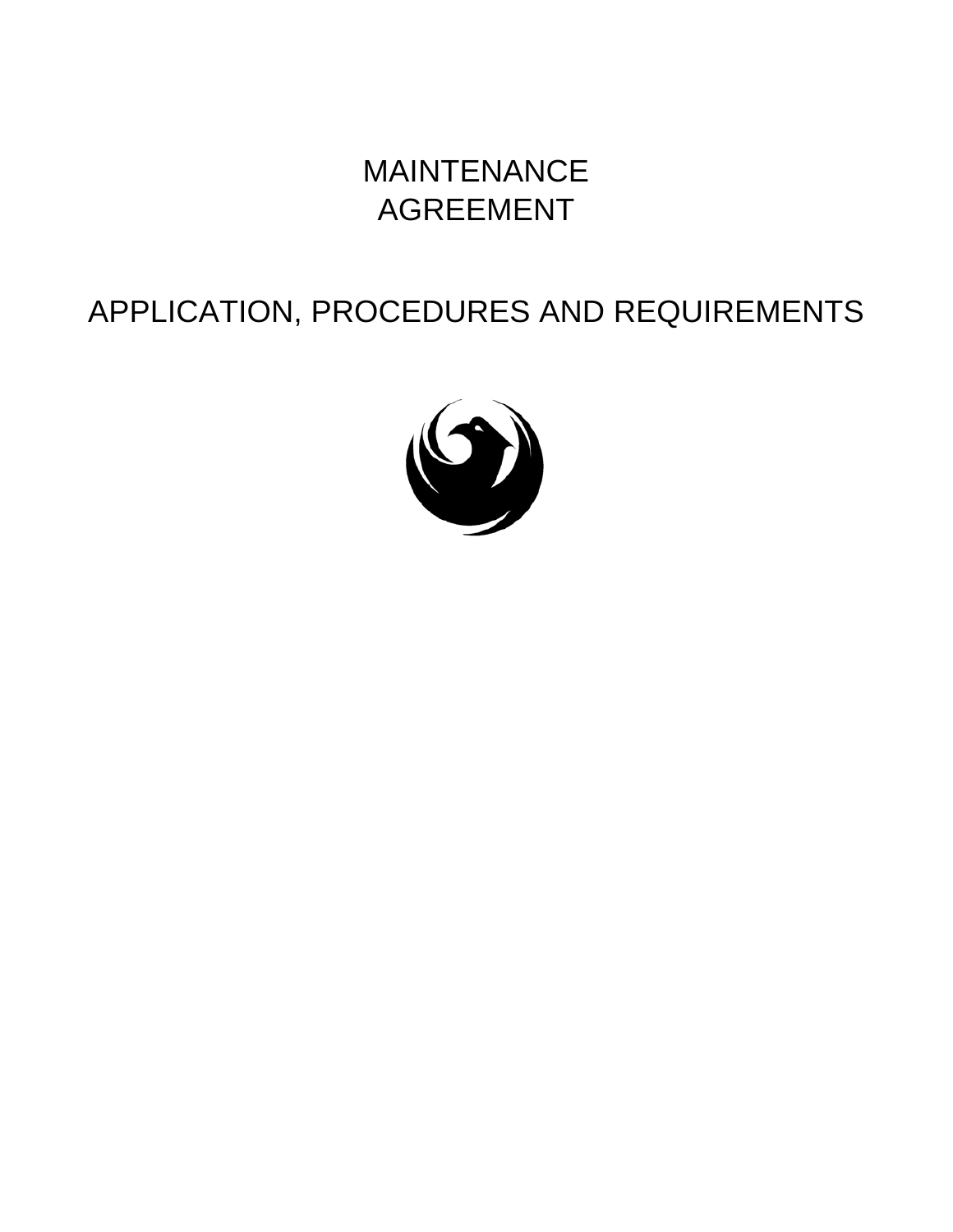#### **MAINTENANCE AGREEMENT PROCEDURES AND REQUIREMENTS**

#### **DEFINITION:**

 A maintenance agreement allows non-standard material "features" in the public right-of-way to be maintained by permittee.

#### **APPLICATION:**

 Complete the application and attach any background information that may be needed to support the request.

| Submit request to: | City of Phoenix                         |
|--------------------|-----------------------------------------|
|                    | <b>Street Transportation Department</b> |
|                    | Maintenance Agreement                   |
|                    | 200 West Washington Street, 5th Floor   |
|                    | Phoenix, Arizona 85003 - 1611           |

**NOTE** – this is **not** an application for construction permit. City of Phoenix, Planning and Development Department issues construction permits which are required for all construction within public right-ofway.

If an agreement is not executed within six (6) months of the application submittal, the request will be null and void. Any renewed interest will require another submittal and will be subject to all associated reviews.

#### **FEE:**

There are no application or annual use fees associated with Maintenance Agreements.

#### **INSURANCE REQUIREMENTS:**

Features allowed in the right-of-way must be covered by liability insurance.

The certificate shall satisfy the following:

1. Post the certificate with the City of Phoenix and address to:

City of Phoenix Street Transportation Department Maintenance Agreement 200 W. Washington Street, 5<sup>th</sup> Floor Phoenix, AZ 85003-1611 \*Please reference the maintenance agreement number.

A certificate is to be posted with the City each time the policy renews, is replace, dropped, or on the date indicated on the certificate for renewal (Accord Form 25). The applicant is responsible for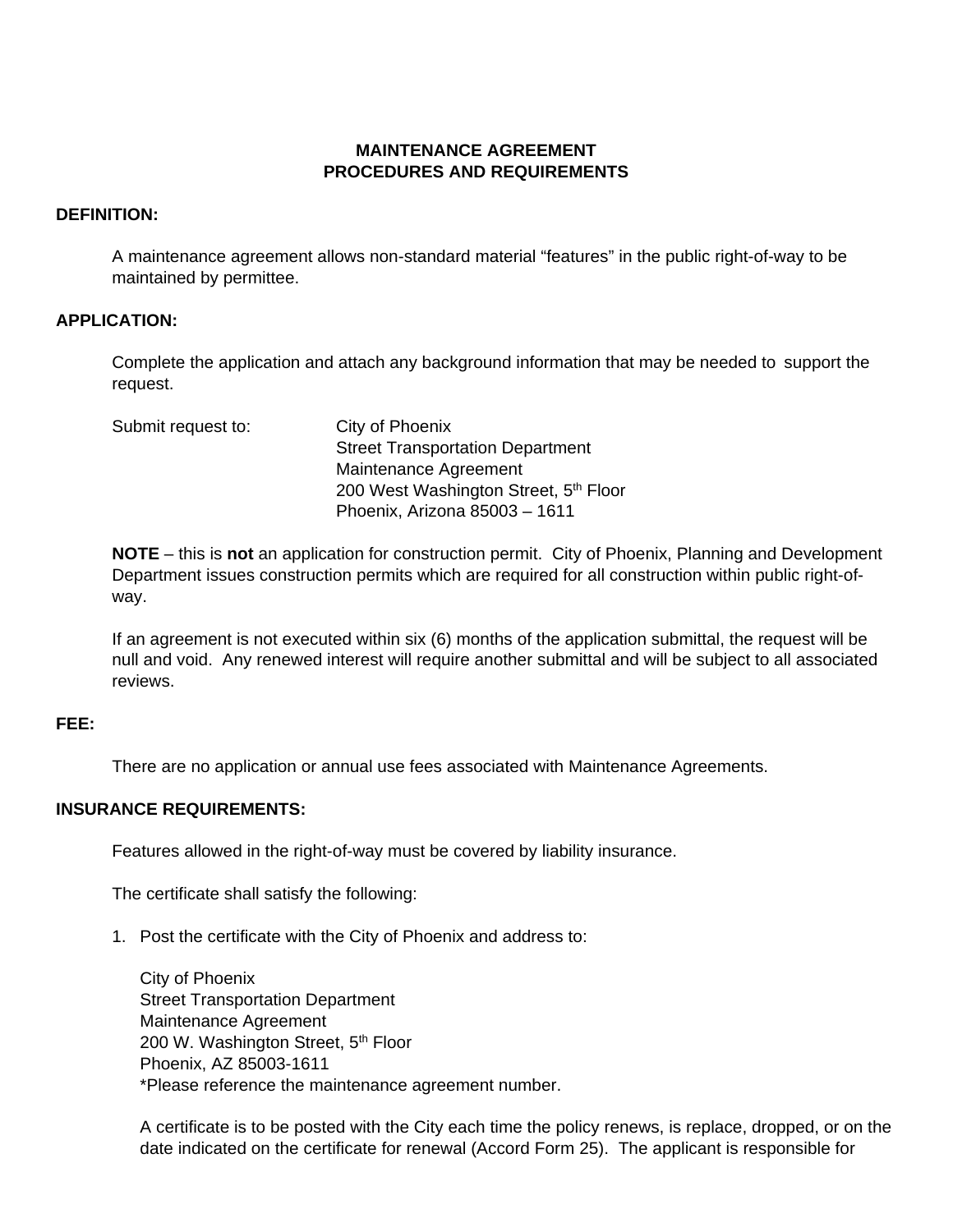maintaining a current policy and submitting the updated policy on an annual basis to the City. Applicant's failure to supply current insurance documentation shall result in the agreement being revoked.

- 2. Declare the required limits of coverage: Single family-owned residential use: \$300,000.00 All other uses: \$2,000,000.00
- 3. Liability insurance is required and the City of Phoenix is to be named as an additional insured on applicant's insurance policy. The applicant will be required to save and hold harmless the City of Phoenix.
- 4. If features are contracted out to a third party, said party is to list City of Phoenix as additionally insured on Company Insurance policy for this property.

### **EXHIBIT DRAWING:**

Two (2) exhibits drawings are needed:

- 1. Identify location of the maintenance area within the right-of-way. Provide dimensions of existing right-of-way and areas to be affected by features. Right-of-way lines shall be labeled "RW" or "ROW".
- 2. Provide a description of the type of material used for the features (features are distinguishing elements within right-of-way area).

Maricopa County Recorder's Office stipulations for recordation:

Prepare two 8  $\frac{1}{2}$ " x 11" exhibit drawings for inclusion in the application. One inch margins are required on all borders of the exhibit drawings. Lettering size must be a minimum of eleven (11) point font size. The drawings do not need to be to scale. Exhibits are to show and label right-of-way lines, dimensions to monument lines, property lines and other physical references, such as sidewalks or curbs.

 Each exhibit drawing shall include the proposed encroachment, providing dimensional location of the encroachment within right-of-way. Provide a north arrow, preferably with north up or to the right and label street names.

Exhibits will *not* be accepted with printing or marking that are lighter than the rest of the drawing, have information overlapping, or are "mirrored", have color or shading.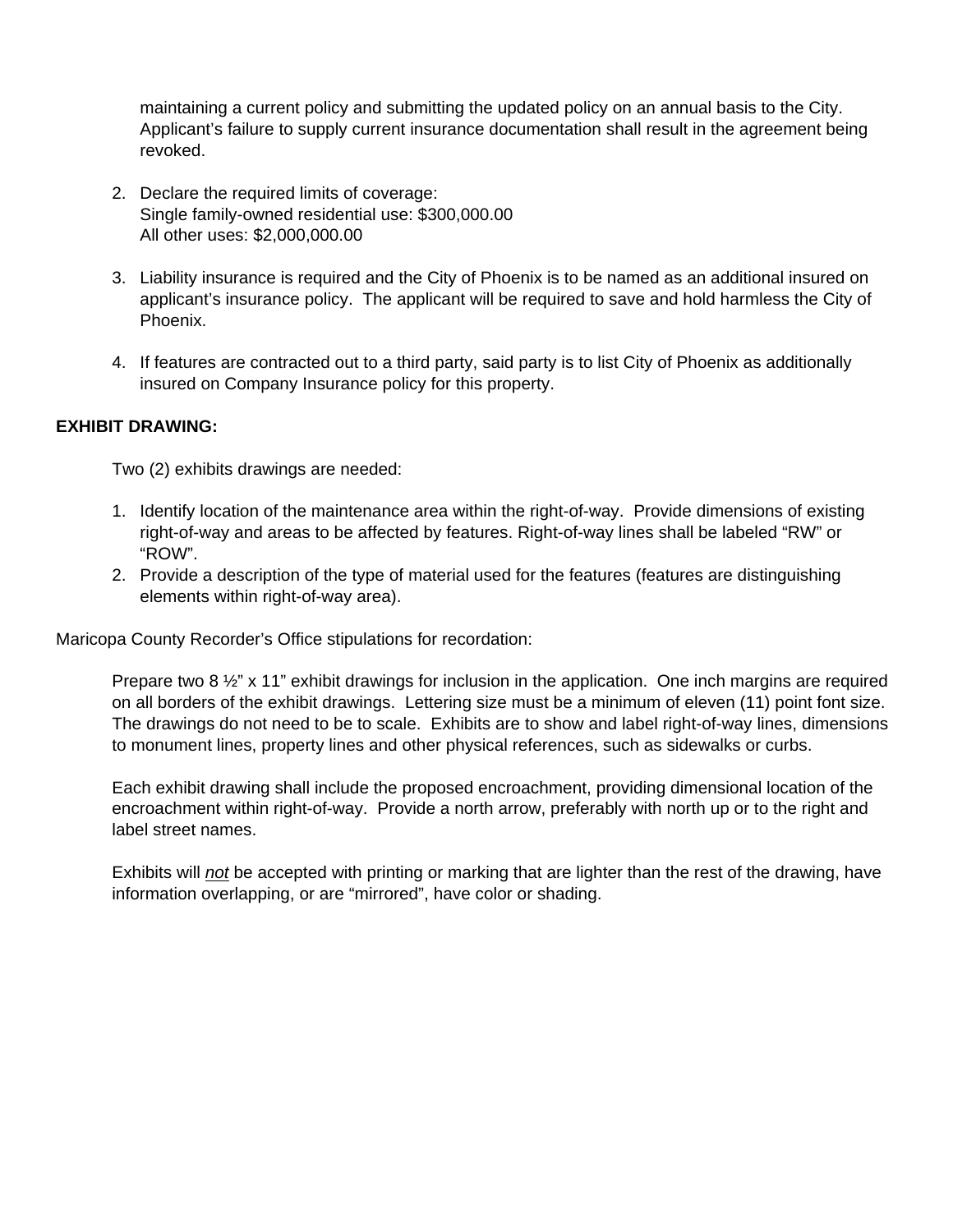#### **MAINTENANCE AGREEMENT CONDITIONS:**

 Maintenance agreements are restricted by Zoning Codes, ordinances, policies, traffic regulations, Arizona Statues, road and utility needs, and in some cases by Federal Regulations and other laws.

 This type of agreement contains details to identify locations of features and type of material used. The applicant can expect the following types of conditions:

- 1. The right-of-way shall be used only according to the purposes and plans as approved by the City.
- 2. Limitation are set on the extent of the rights to the use of the right-of-way. The agreement does not convey exclusive rights to the right-of-way.
- 3. Liability insurance will be required.
- 4. The agreement is subject to all laws, ordinances, codes, and other regulations and cannot be issued in violation of the intent of such laws, ordinances, codes, and regulations.
- 5. The applicant has no recourse against the City for any loss, costs, expenses, or damages arising out of any of the conditions or provisions of the agreement.
- 6. Maintenance agreements are non-transferable. Change of ownership will require notification to the City and the new property owner will be responsible for entering into a new agreement. If a new agreement is not recorded, the permittee will be responsible for removing the features at their cost.
- 7. The agreement is revocable by either the City or the permittee providing thirty (30) days written notice and proof of feature removal (if requested by permittee) must be made prior to revocations.
- 8. The feature shall be removed within the time limits specified in the agreement upon revocation of the agreement.